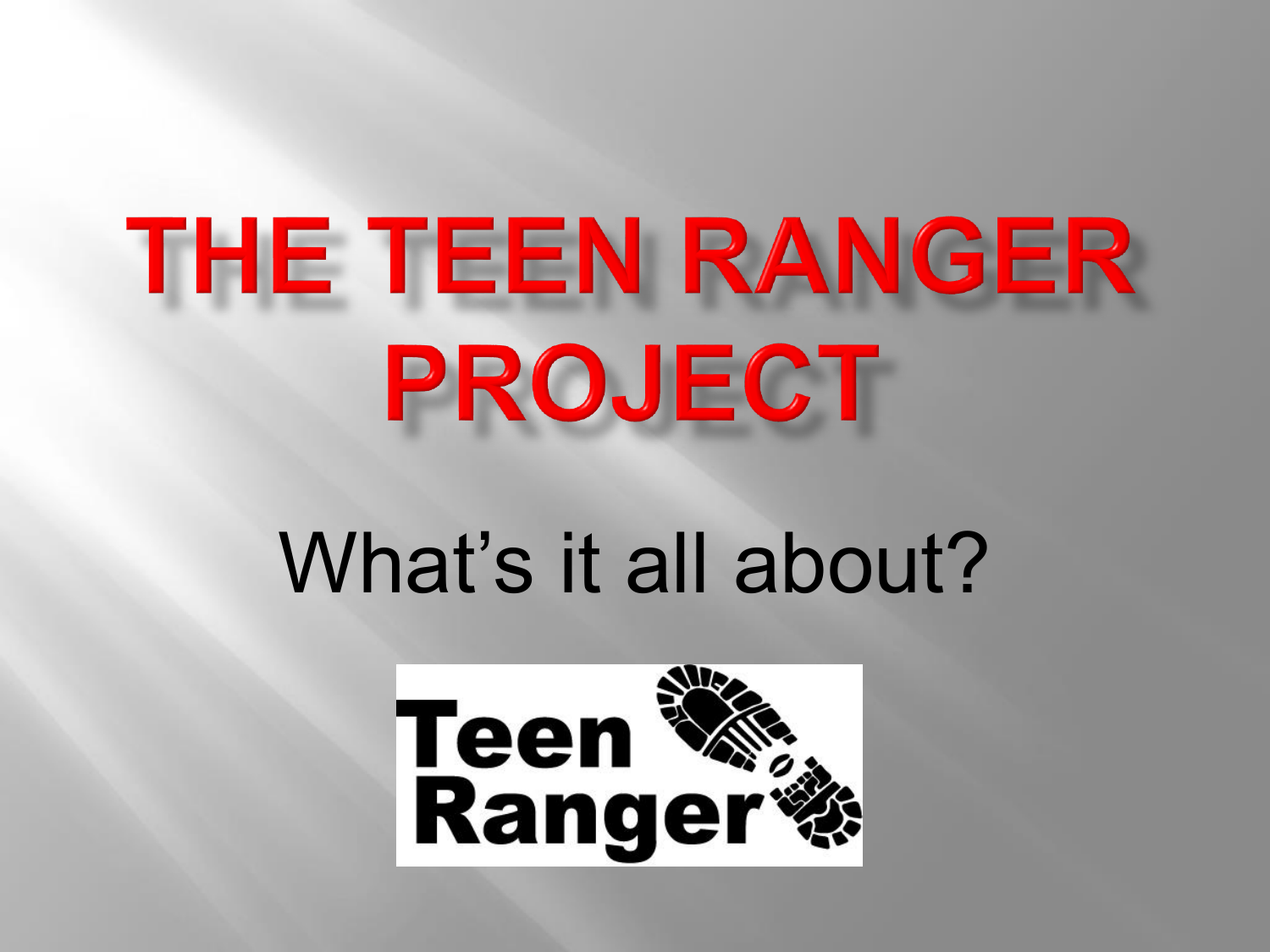## So what is Teen Rangers all about?

It is an environmental youth work project, managed by Tracy Hayes, initially on behalf of Leicestershire and Rutland Wildlife Trust in association with LCC Country Parks Service

It has been funded by the Heritage Lottery Fund Young Roots

With support and guidance from Connexions, LCC Youth Service and The Wildlife Trusts' National Office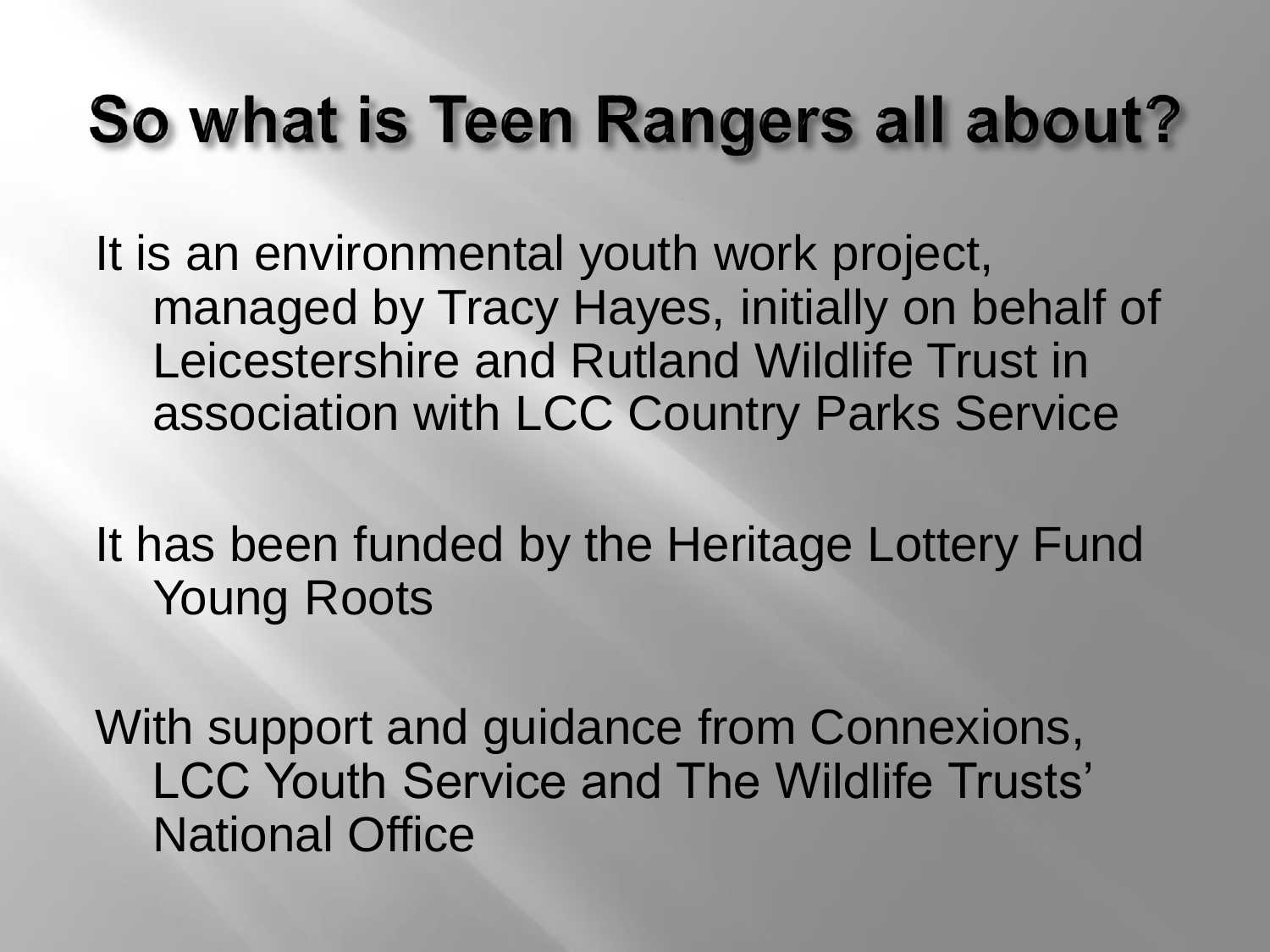It's about providing positive experiences for young people

We encourage them to find out for themselves what they CAN do

Together we discover, explore and conserve natural places

We share our experiences

We relax and enjoy the company of friends and the peacefulness of nature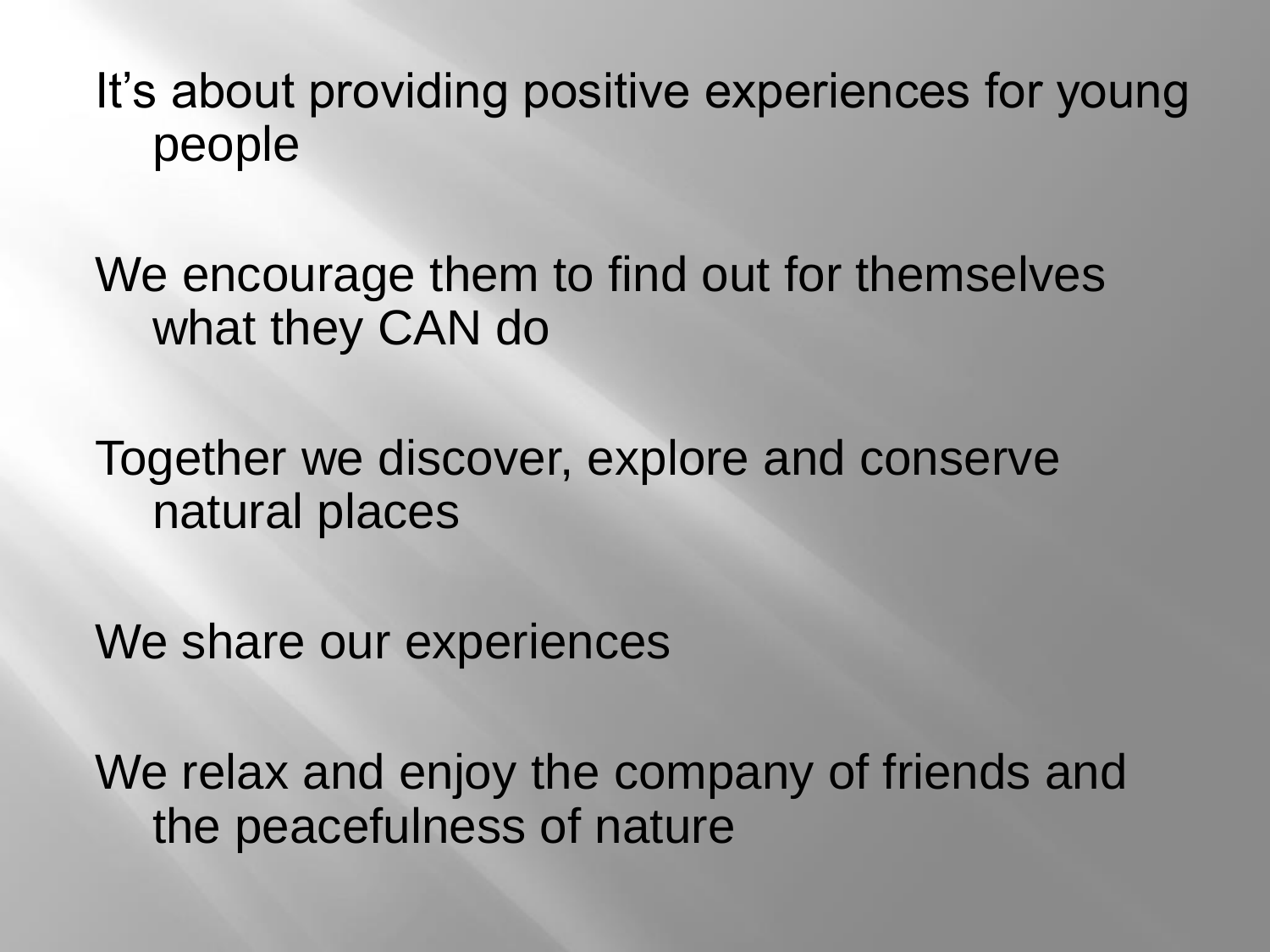The Teen Ranger Project aims to provide a positive experience for young people, aged 13-19 in the natural environment.

But why did I decide to launch a project like this?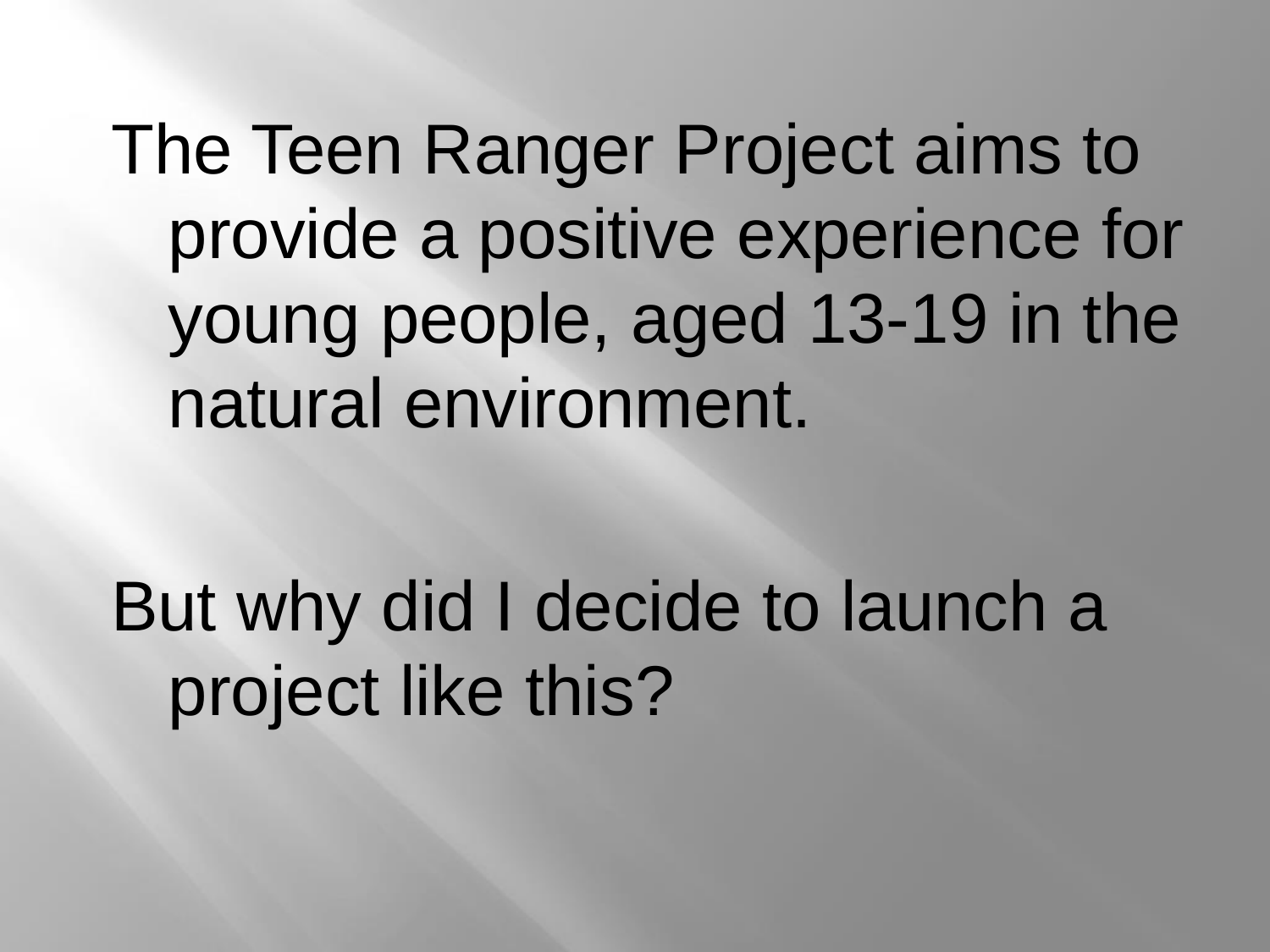## **Because I was ANGRY!**

And luckily my employers allowed me the responsibility and freedom to attempt to deal with my anger in a positive way.

What made me angry? Comments like these -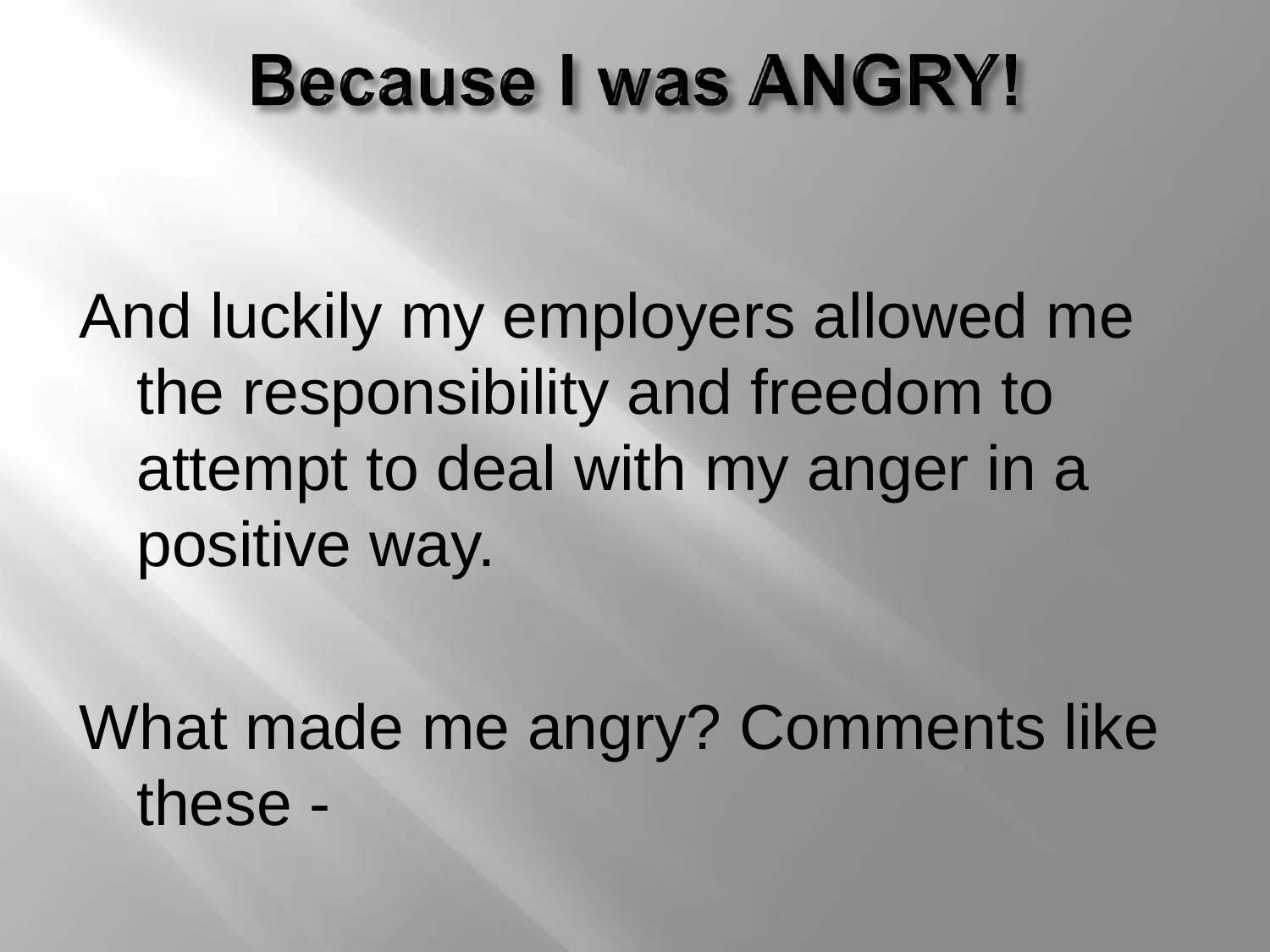## We live in a time of lawlessness & disrespect

"When I was young, we were taught to be discreet and respectful of elders, but the present youth are exceedingly disrespectful and impatient of restraint".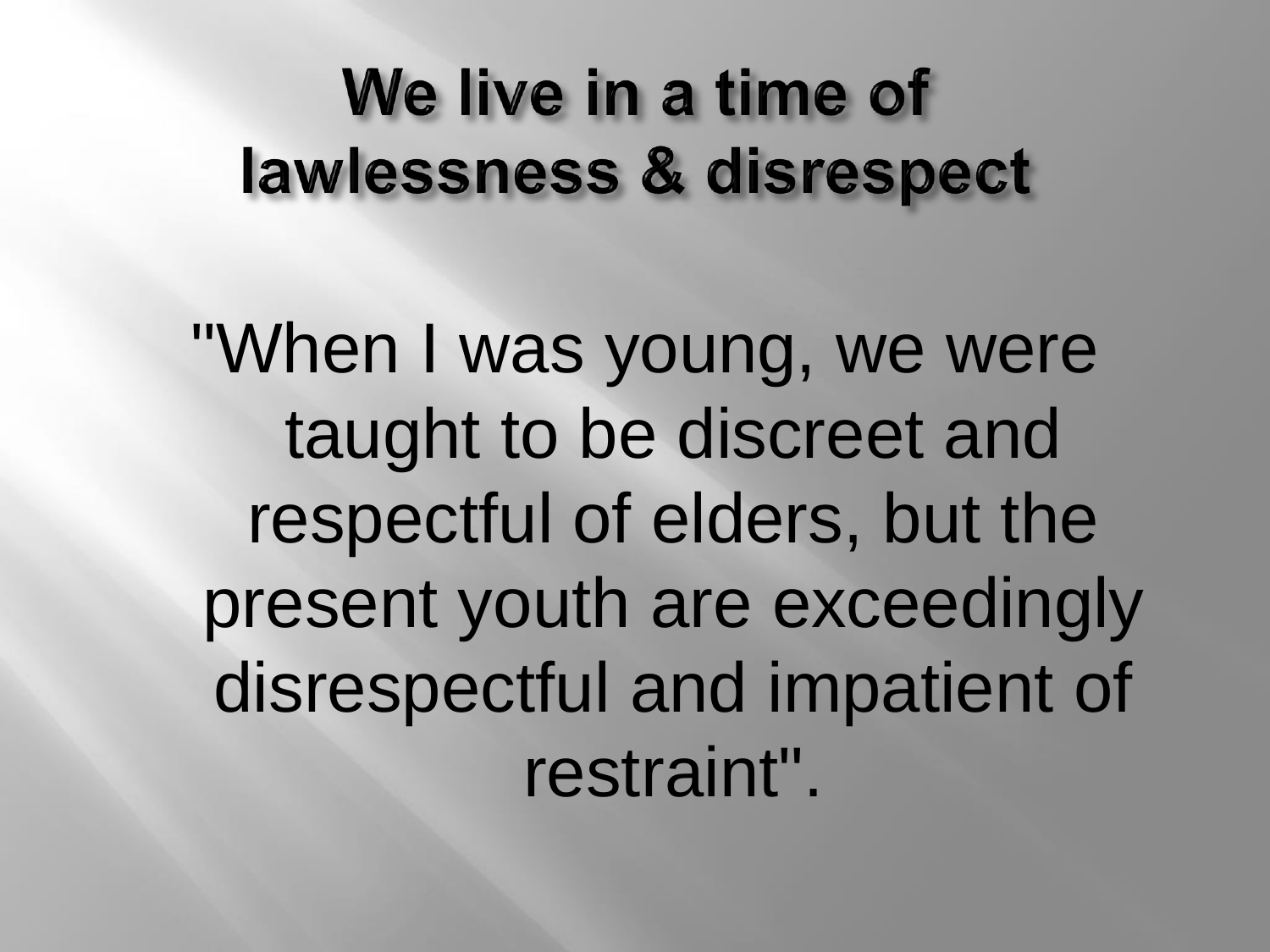"We live in a decaying age. Young people no longer respect their parents. They are rude and impatient. They …have no self control."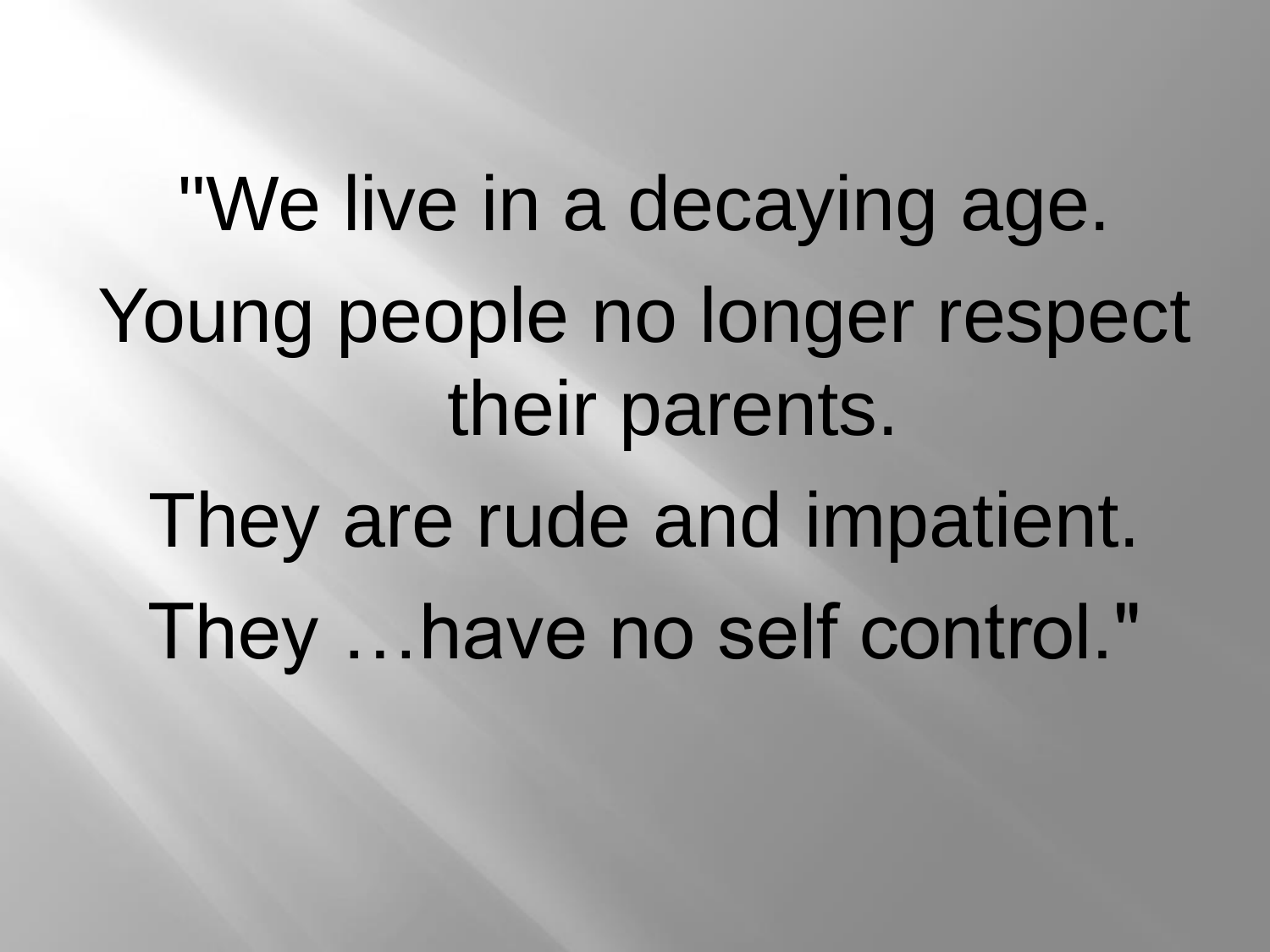#### "What is happening to our young people?

- They disrespect their elders, they disobey their parents.
- They ignore the law. They riot in the streets inflamed with wild notions.
- Their morals are decaying. What is to become of them?"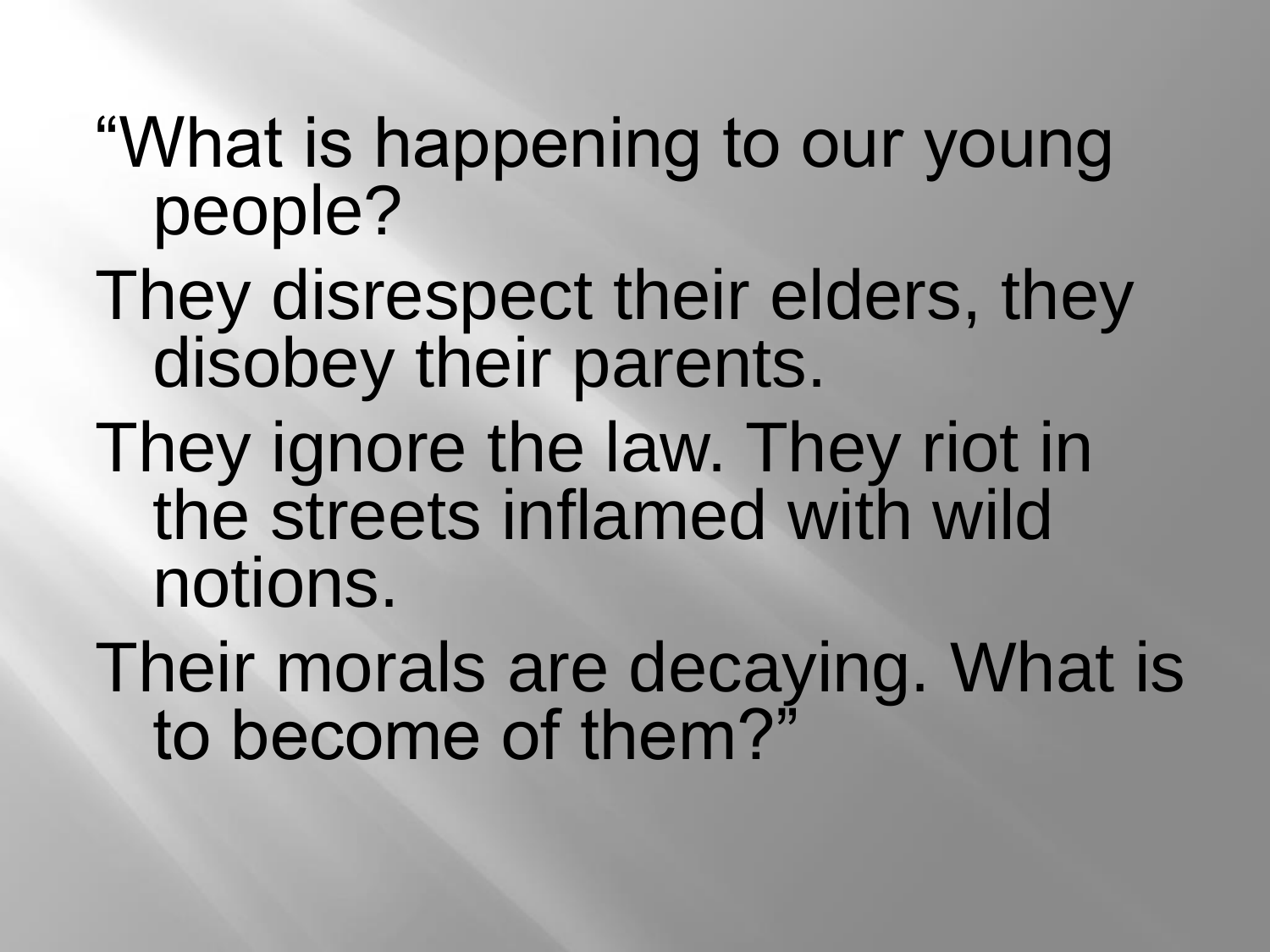"The young people of today think of nothing but themselves...

As for the girls, they are forward, immodest and unladylike in speech, behaviour and dress."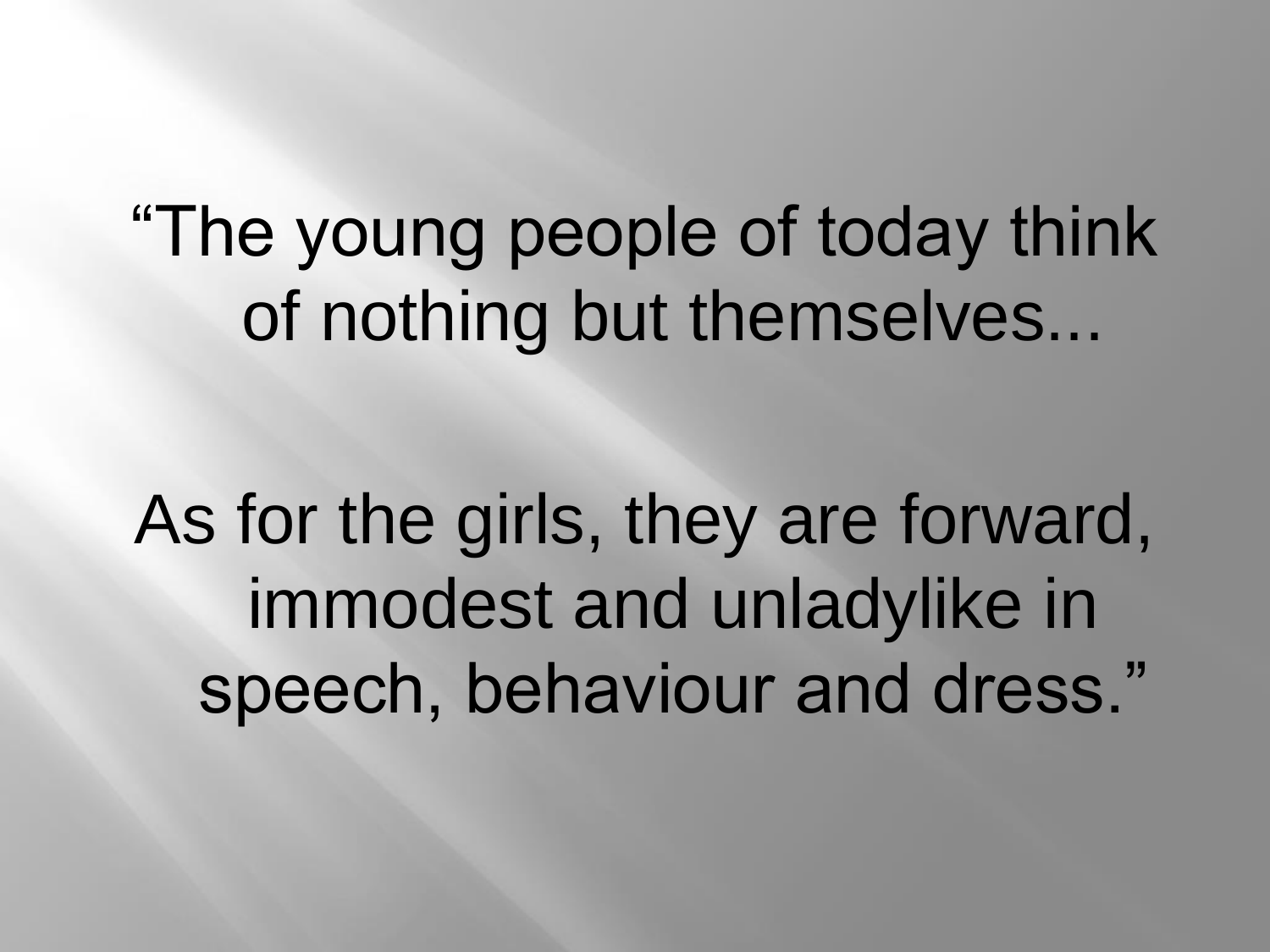Some of the most annoying, everyday problems faced by teachers -

talking, chewing gum, making noise, running in the halls, improper clothing and littering.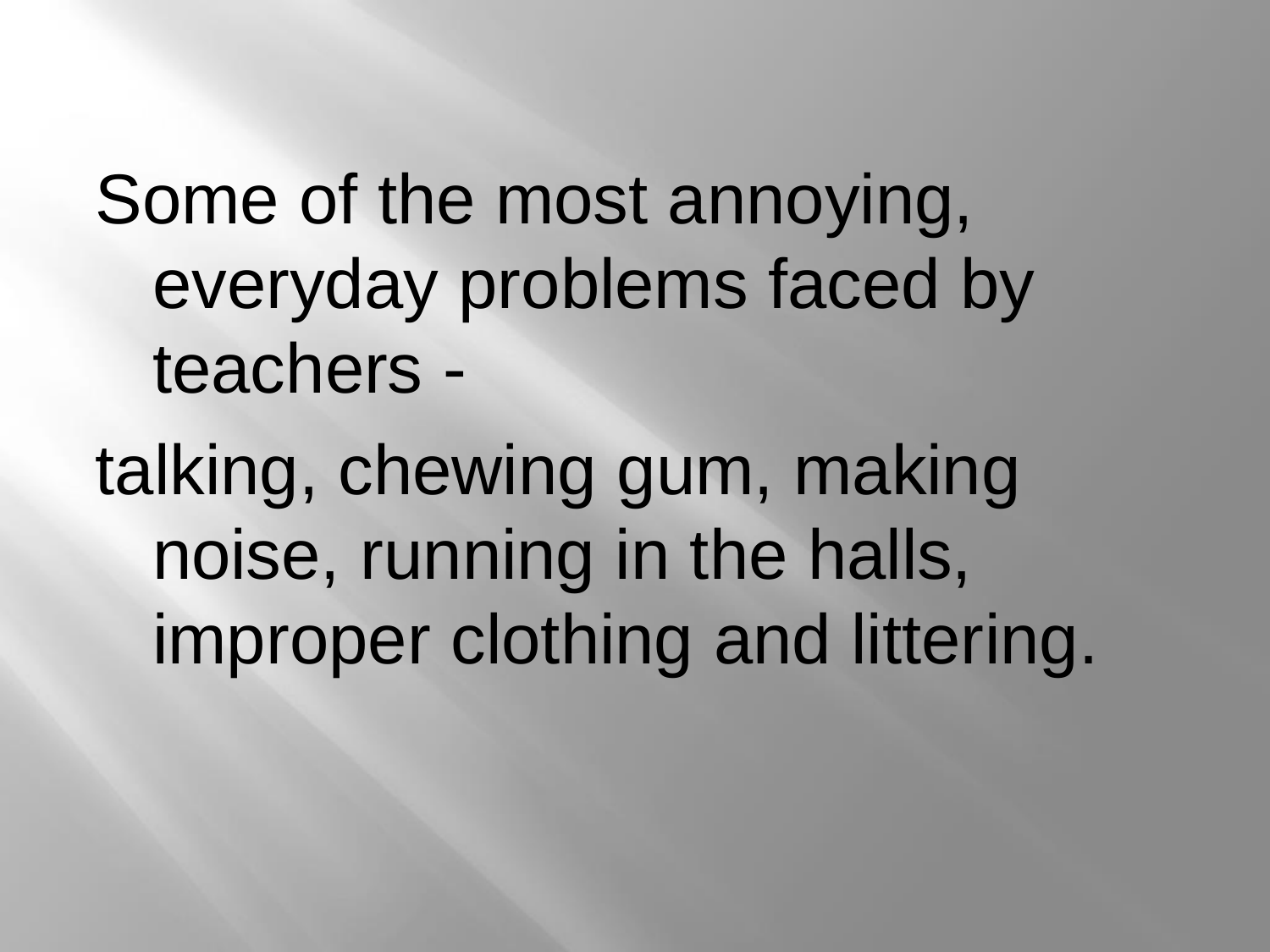## Is this a new phenomenon?

#### No – the quotes I've just used reflect 8000 years of anti-social behaviour by young people

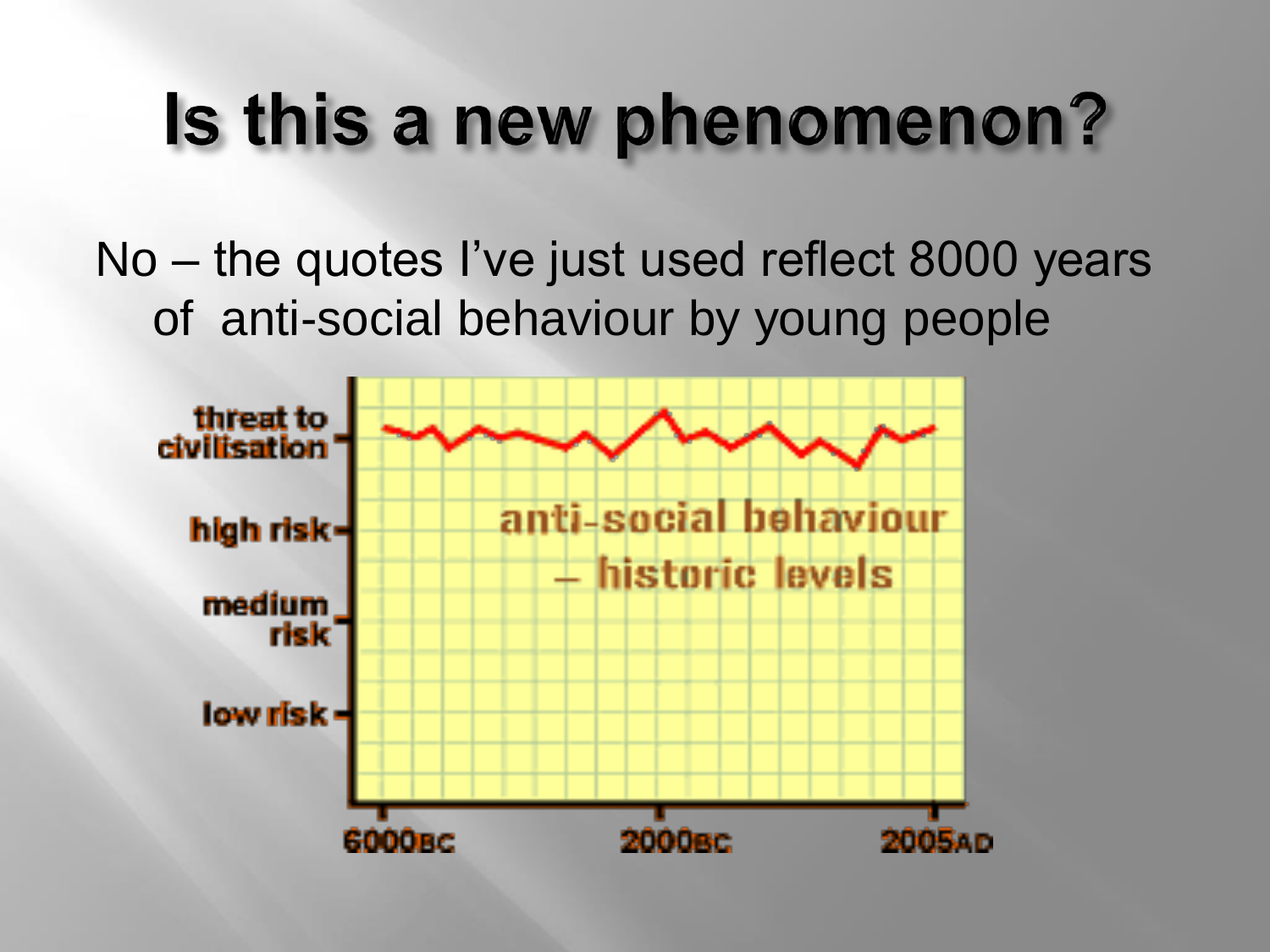## **What HAS changed?**

As a society we are less tolerant We have much easier access to media to highlight and discuss issues

We all – especially young people – have less access to nature and to outdoor play.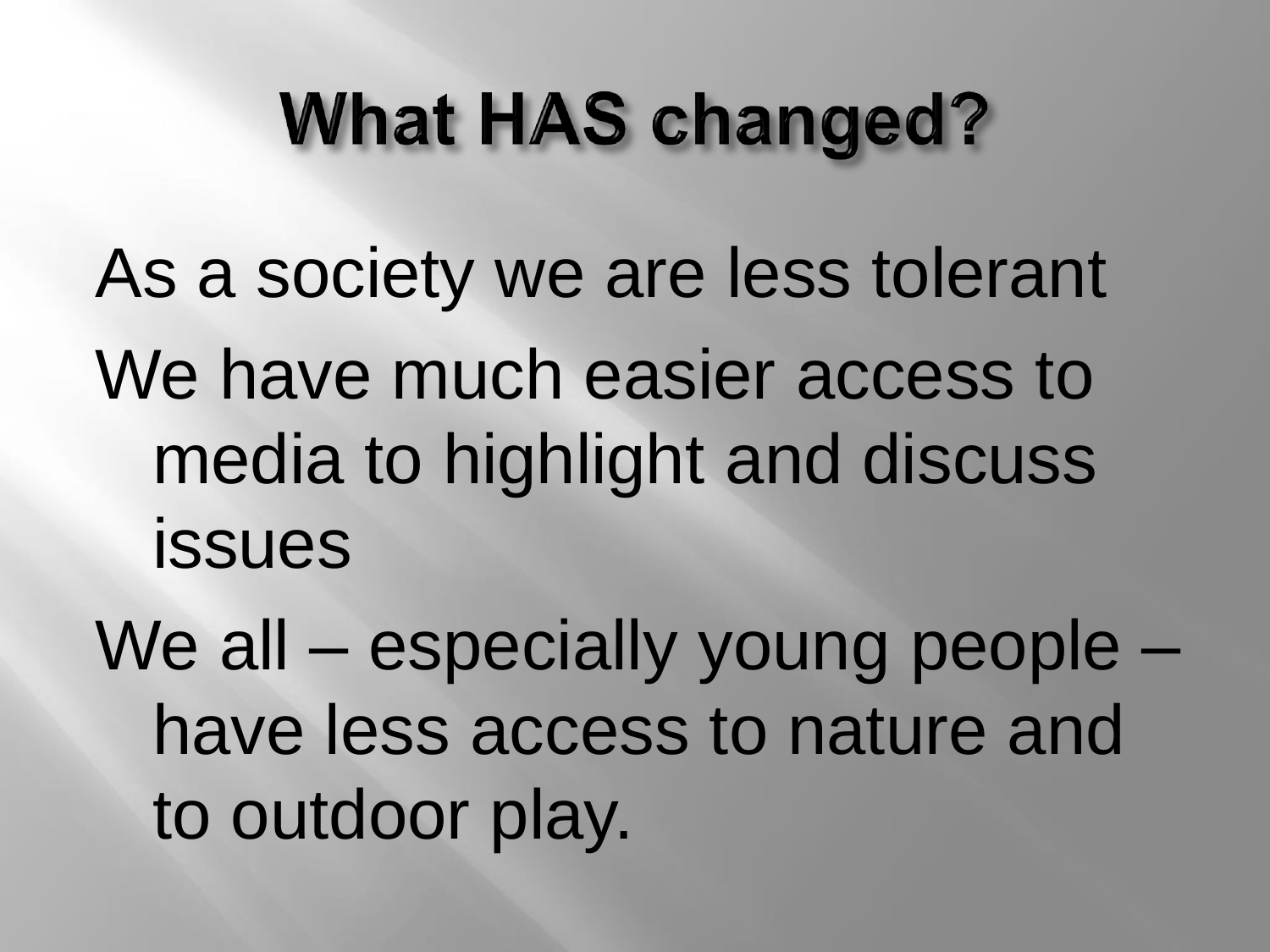#### And it is in danger of getting worse

Pupils at a new £46 million "super school" will have no break and no playground because the headmaster does not agree with the concepts.

The head believes that learning would improve if pupils had to concentrate on lessons throughout the day. He said: "I want the teachers teaching and the children learning at the school. If children are enjoying lessons, then there will be no need to go and run off steam outside."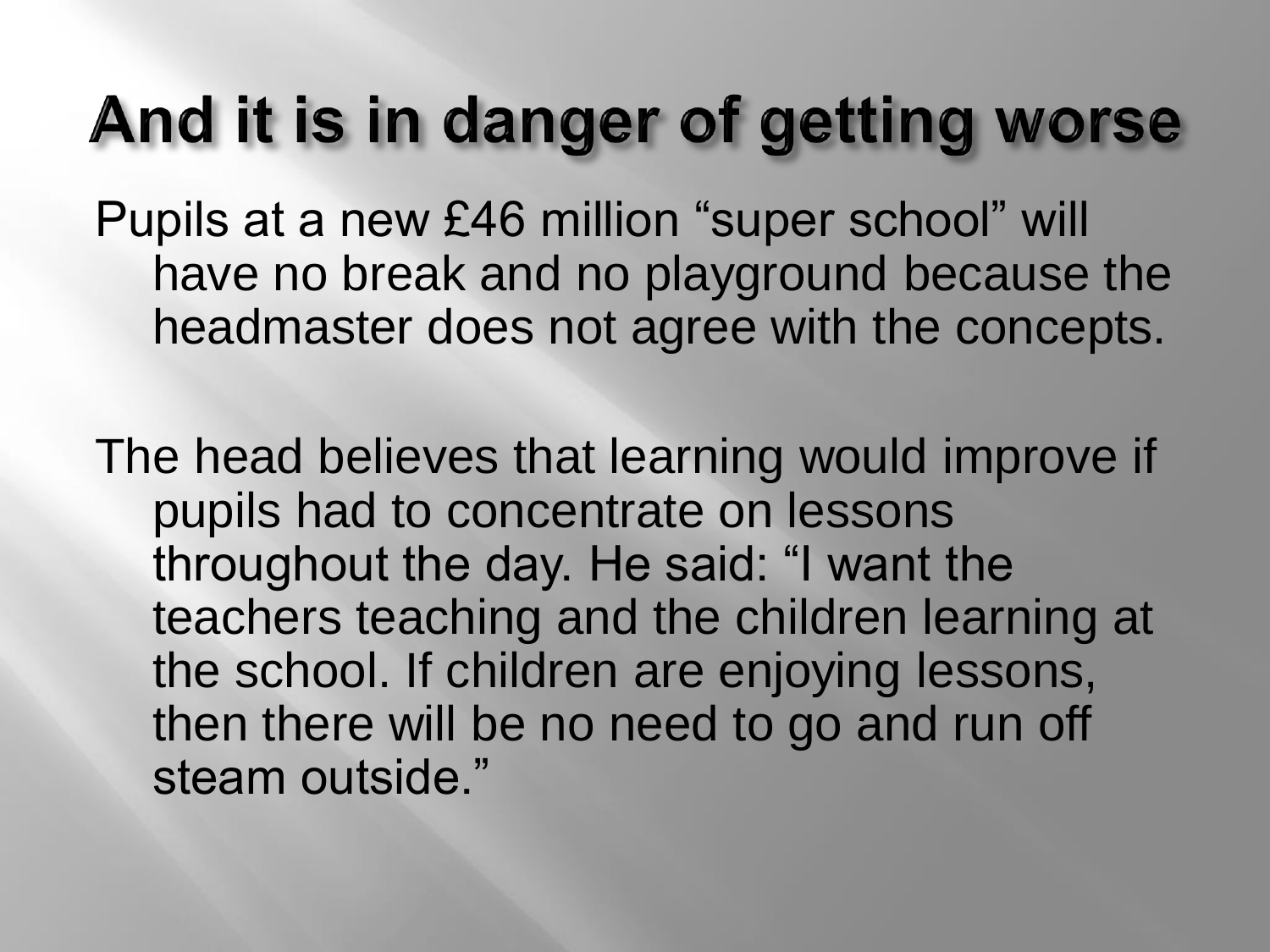## A bit nearer home!

**Parents face £100 fine if children play football in the street**

For generations, children with energy to burn have enjoyed a kickabout in the street.

Now, however, their simple pleasure has been outlawed by the local council which said their games of street soccer 'posed a danger' to the public.

The heartbroken children have also been ordered to remove any toys from the street, including dolls and bikes, because they too are a "hazard".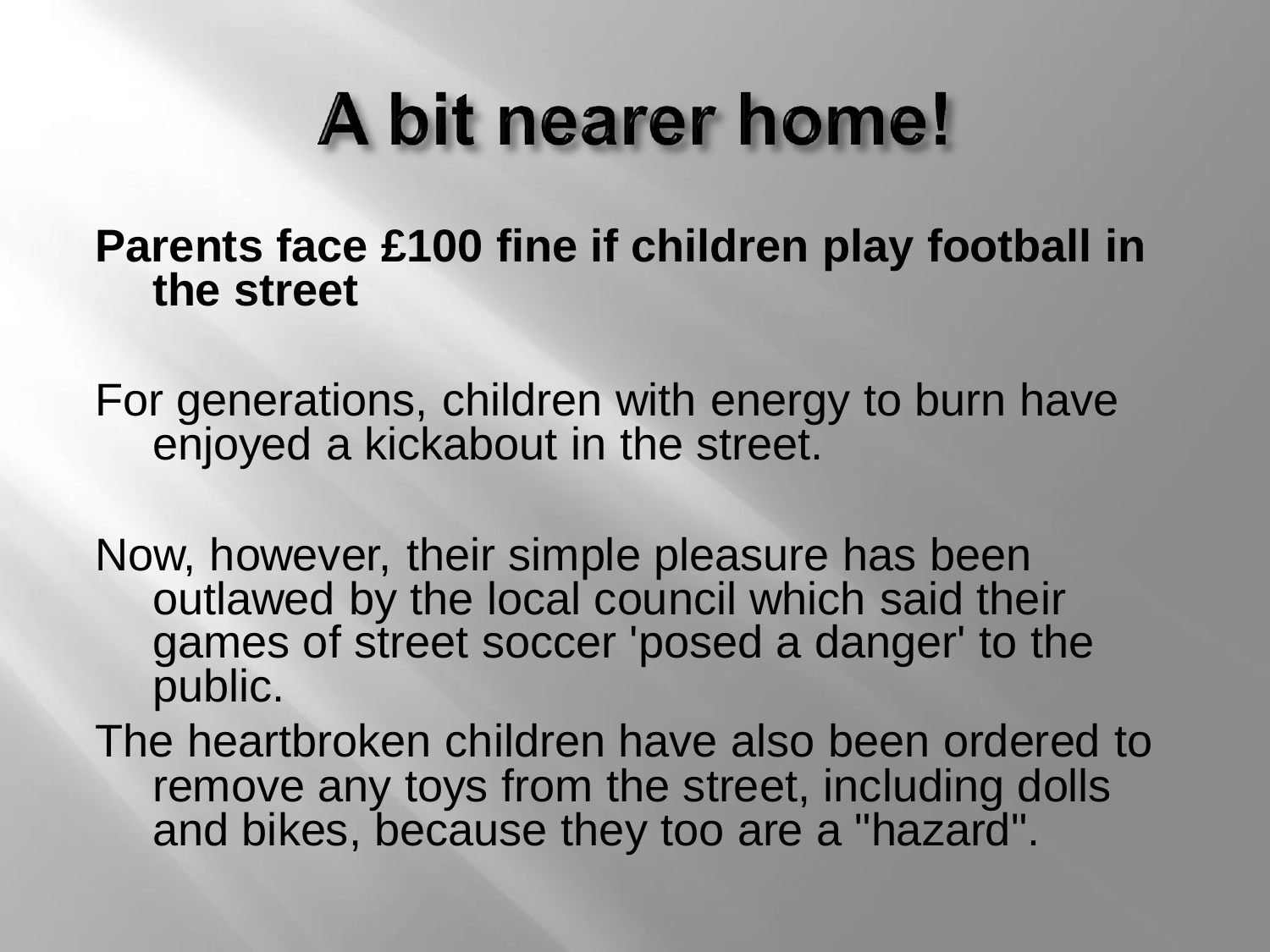## Nature deficit disorder

"For tens of thousands of years, for all of human history, human children went outside and played or worked in nature. In two or three decades, we are seeing the potential disappearance of that. It's wired in us, in our DNA, to be in nature, and the potential end of that has to have enormous implications, in terms of mental, physical, spiritual health." Richard Louv, author of Last Child in the Woods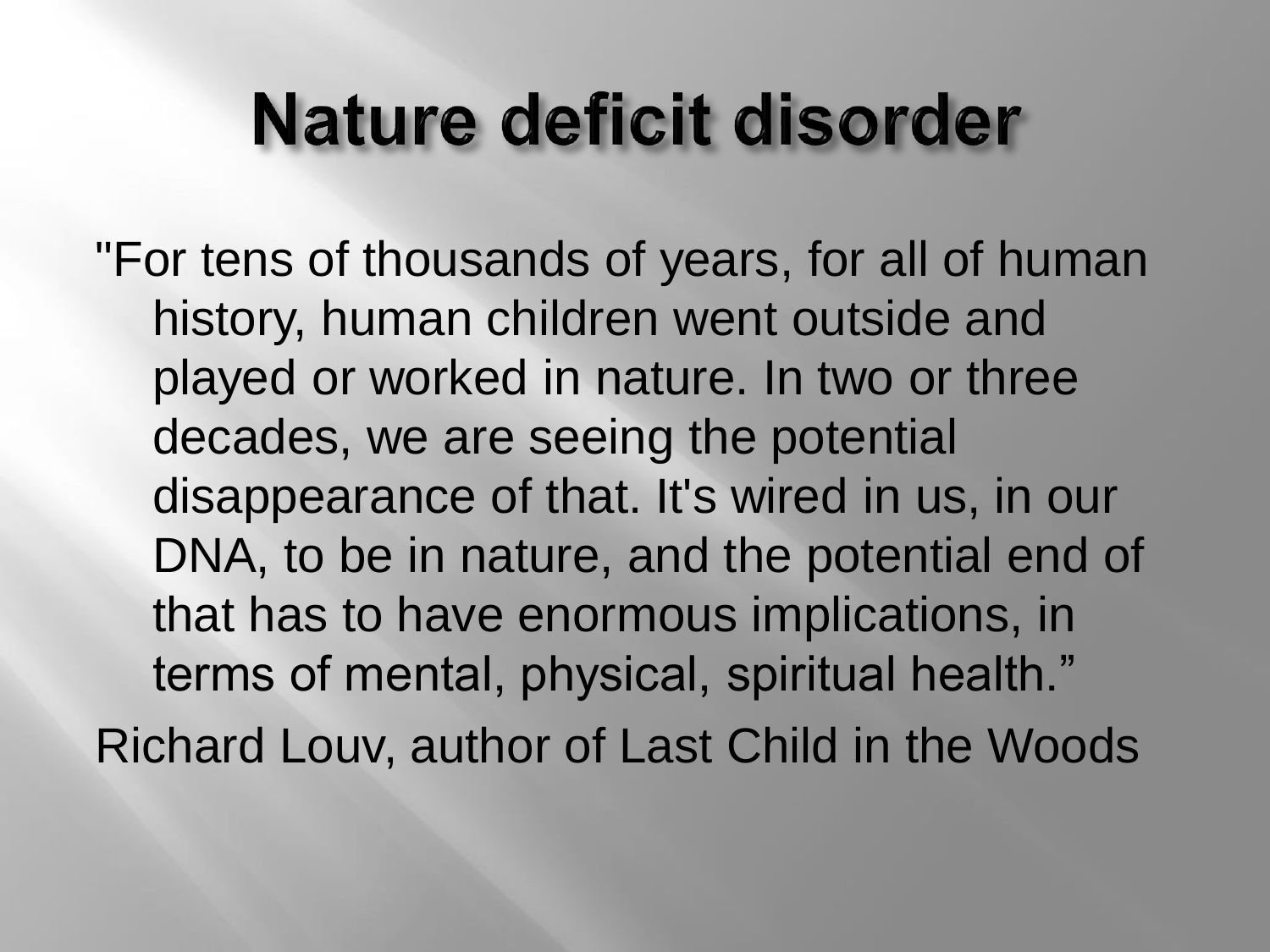## A restorative environment

Too much directed attention leads to 'directedattention fatigue' – marked by impulsive behaviour, irritation, agitation, and inability to concentrate

An environment that's strong on fascination enables concentration to be automatic – it helps relieve fatigue

In the words of John Borroughs "I go to nature to be soothed and healed, and to have my senses put in tune once more"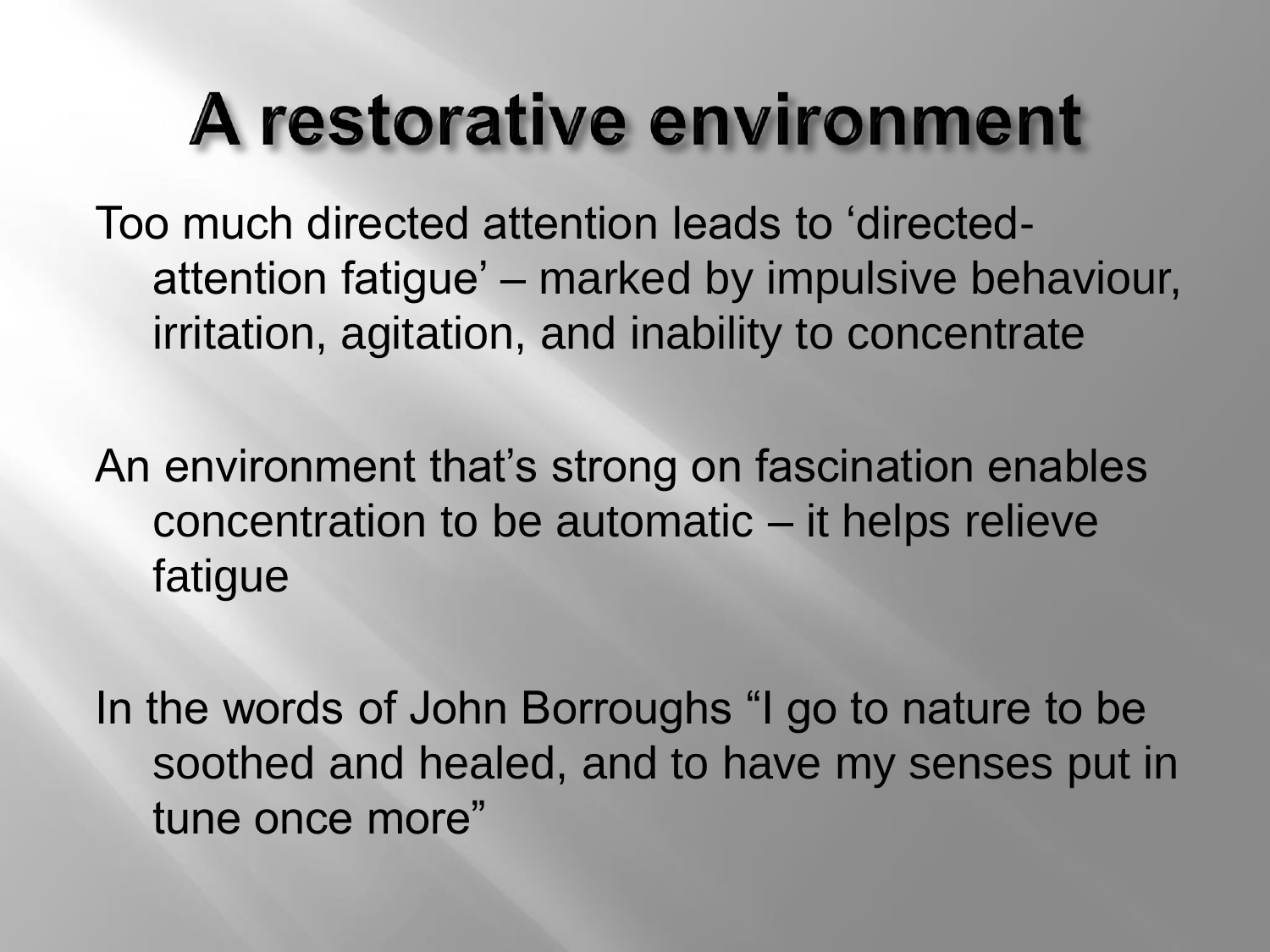$So...$ 

## Does it matter if young people don't visit parks or nature reserves or help with conservation work?

Do WE care whether they care?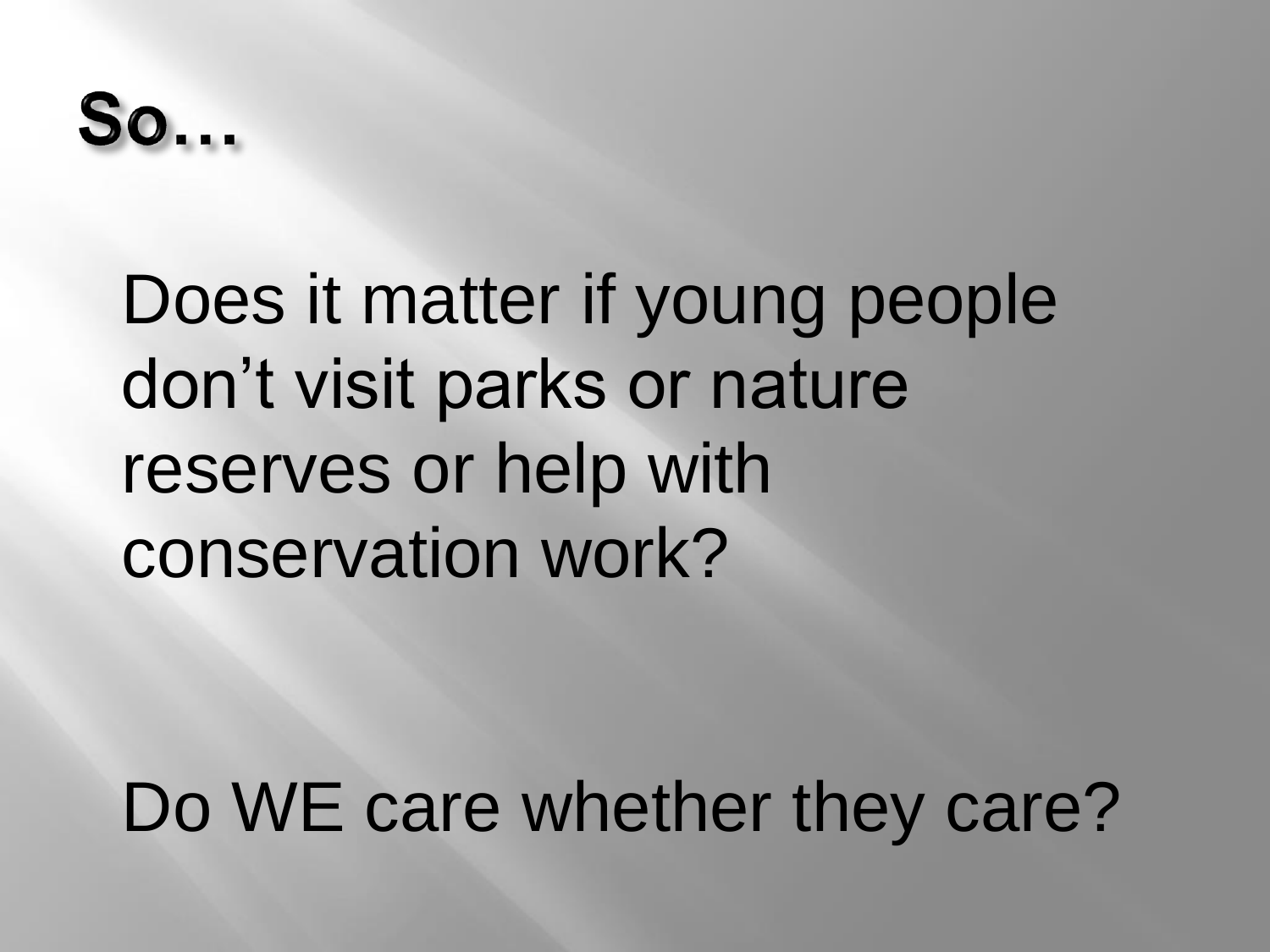## YES!

#### It's a cliché – but none of us can live for ever

#### The young people of today are the decision makers of tomorrow

We have a duty to make our work sustainable – otherwise, why are WE bothering?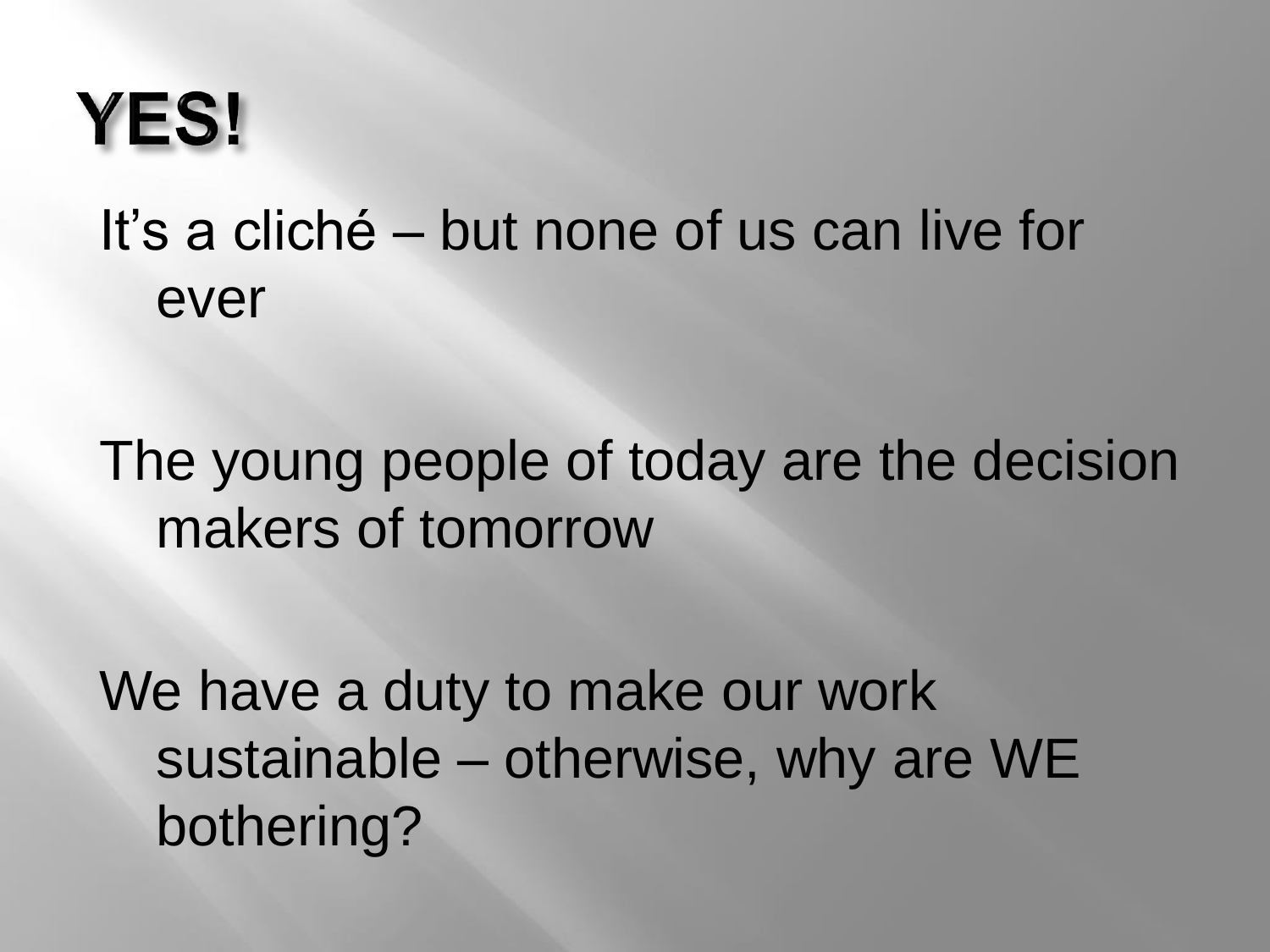# **Final quote**

"The memory should be specially taxed in youth, since it is then that it is strongest and most tenacious.

But in choosing the things that should be committed to memory the utmost care and forethought must be exercised as lessons well learnt in youth are never forgotten."

Arthur Schopenhauer